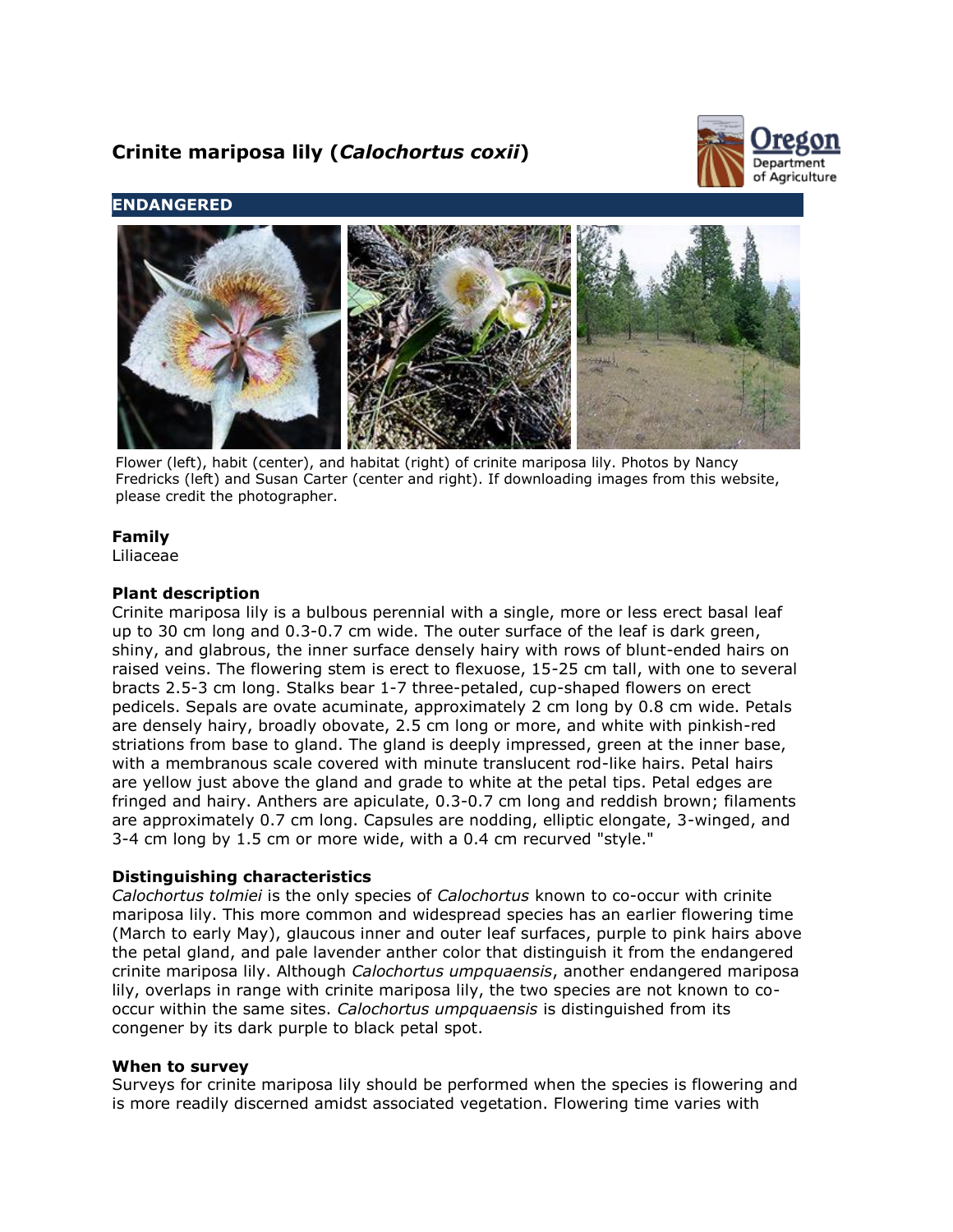elevation, beginning earlier at lower elevation sites in early June and ending later at higher elevation sites around mid-July.

#### **Habitat**

Crinite mariposa lily occurs only on serpentine soils, inhabiting grasslands, open woodlands, and forest margins on gentle to moderately steep slopes, from mid-slope to ridge-top at 256-849 m (840-2780 ft) in elevation. Sites are dry and are either open or have filtered sunlight.

Overstory species that commonly occur with crinite mariposa lily include *Pinus jeffreyi*, *Pseudotsuga menziesii*, *Calocedrus decurrens*, and *Arbutus menziesii*. Associated grasses include *Vulpia octoflora*, *V. microstachys*, *Koeleria cristata*, *Festuca rubra*, *Danthonia californica*, *Aira caryophyllea*, *Trisetum canescens*, *Melica geyeri*, and *Stipa lemmonii*. Associated forbs are *Perideridia oregana*, *Lomatium nudicaule*, *Madia madioides*, *M. elegans*, *Achillea millefolium*, *Cryptantha intermedia*, *Minuartia douglasii*, *Silene hookeri*, *Cerastium viscosum*, *Lotus micranthus*, *Luzula campestris*, *Epilobium minutum*, *Aspidotis densa*, *Githopsis specularioides*, *Ranunculus occidentalis*, *Sedum stenopetallum*, *Mimulus guttatus*, *Collinsia grandiflora*, *Castilleja tenuis*, *Toxicoscordion venenosum*, *Plectritis congesta*, *Phacelia capitata*, and *Viola hallii*.

#### **Range**

Crinite mariposa lily is a localized endemic with scattered populations restricted along a narrow 30-mile-long serpentine ridge system in southwestern Oregon. There are approximately eight known occurrences of the species occupying a total range of less than 30 square miles.

### **Oregon counties**

**Douglas** 

## **Federal status**

Species of Concern

#### **Threats**

Crinite mariposa lily is threatened by succession and fire exclusion, which lead to the encroachment of woody species and the alteration of mariposa lily habitat. Invasion by exotic weeds, including yellow starthistle (*Centaurea solstitialis*), has been documented in or near crinite mariposa lily sites and also causes habitat degradation. Past logging practices resulting in major soil disturbances and replanting of dense closed canopy forests have negatively impacted crinite mariposa lily. Study results indicate that livestock grazing of mariposa lily leaves results in reduced size and reproduction in the species; predation of buds, flowers, and capsules by insects and native wildlife also has a significant impact on reproduction. Although no known mining activities have occurred within crinite mariposa lily sites, the serpentine soils the species inhabits are mineral rich, and mining is thus considered a threat to this species, as well as to other serpentine endemics. Road construction, off-road vehicle use, and bulb collection also threaten crinite mariposa lily.

## **Conservation planning**

A [Conservation Agreement](http://ecos.fws.gov/docs/plan_documents/tcca/tcca_247.pdf) (pdf document, 2.50 MB) to protect crinite mariposa lily and its habitat on lands managed by the Roseburg District Bureau of Land Management was developed in 2004.